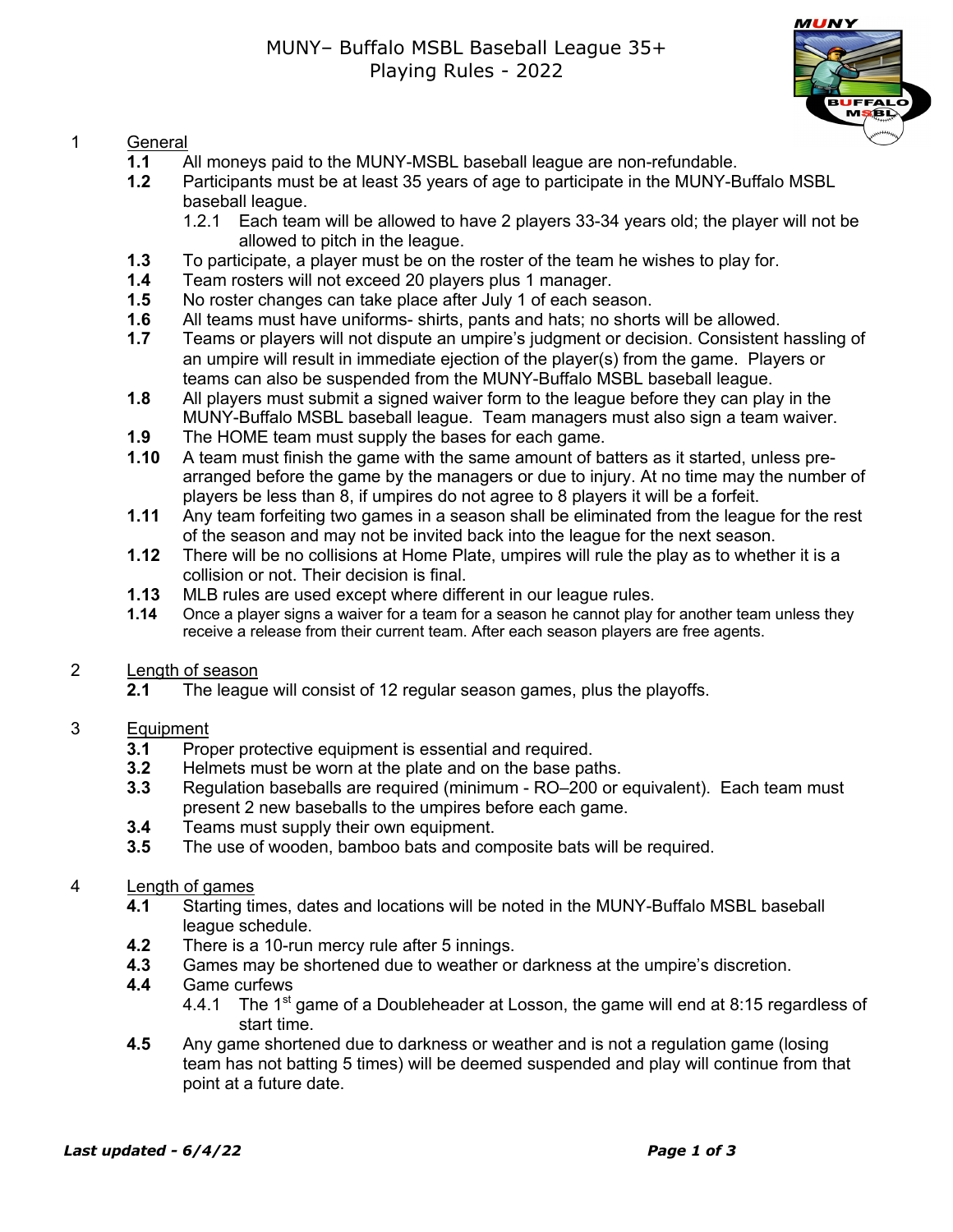**4.6** Any game shortened due to darkness or weather and has played at least 7 innings will be deemed a tie and both teams will be given .5 win and .5 loss.

#### 5 Offensively

- **5.1** Each manager has the prerogative to bat as many players in his initial lineup as long as there are at least ten (10) batting positions (unless there are only 9 players at the game).
- **5.2** If the manager wishes to add players to the bottom of the lineup (i.e., hitting positions 11, 12, 13, 14, etc.), he may do so at any time. Any added player to the bottom of the lineup or pinch hitter must notify the opposing team manager of the batting order change.
- **5.3** If a player who is in the lineup leaves the game due to injury and there are no bench players, the lineup can be collapsed not incurring an out.
- **5.4** Each manager has the prerogative to bat an A/B batting position at any point in the lineup. The A batter will bat first time through the order the B batter will bat the second time through the order and so on.

#### 6 Defensively

**6.1** All players may be substituted for, at any time, except the pitcher. Defensive players need not be in your batting order. In regard to substituting for the pitcher, if he is removed from the mound, he may not re-enter in the same inning, regardless of whether he stays in the game (i.e. as the right fielder).

### 7 Courtesy Runners

- **7.1** Each team will be allowed to have 2 courtesy runners per game. The courtesy runners must be indicated when the lineups are exchanged before the game. The player running for the courtesy runner will be the last batted out.
- 8 Catcher Speed Up
	- **8.1** A runner may be used on the base paths for the catcher when there are two outs.
	- **8.2** The runner must be the last batted out.

#### 9 Injuries

- **9.1** If a player gets injured, the team may play with fewer players than it started with, providing the number of players is at least eight. There will be an out recorded when the injured player spot comes up if there are only eight players.
- **9.2** A player that was removed from the lineup may re-enter the lineup to replace an injured player, but only if there are no players on the bench that have not played.
- **9.3** If a player in the offensive lineup is injured during the course of the game and cannot run, but will remain in the batting order, the last batted out can be designated as an additional courtesy runner for that injured player. Any other pinch runner or pinch hitter substitutions can be made according league and regular baseball rules.

#### 10 Player Expulsion

- **10.1** If a player is expelled from a game and the team has no extra players to enter the game the team will take an out each time the expelled players spot comes in the order.
- **10.2** There will be no re-entry rule for expelled players.
- **10.3** If a team falls below 9 players, the team will forfeit the game.